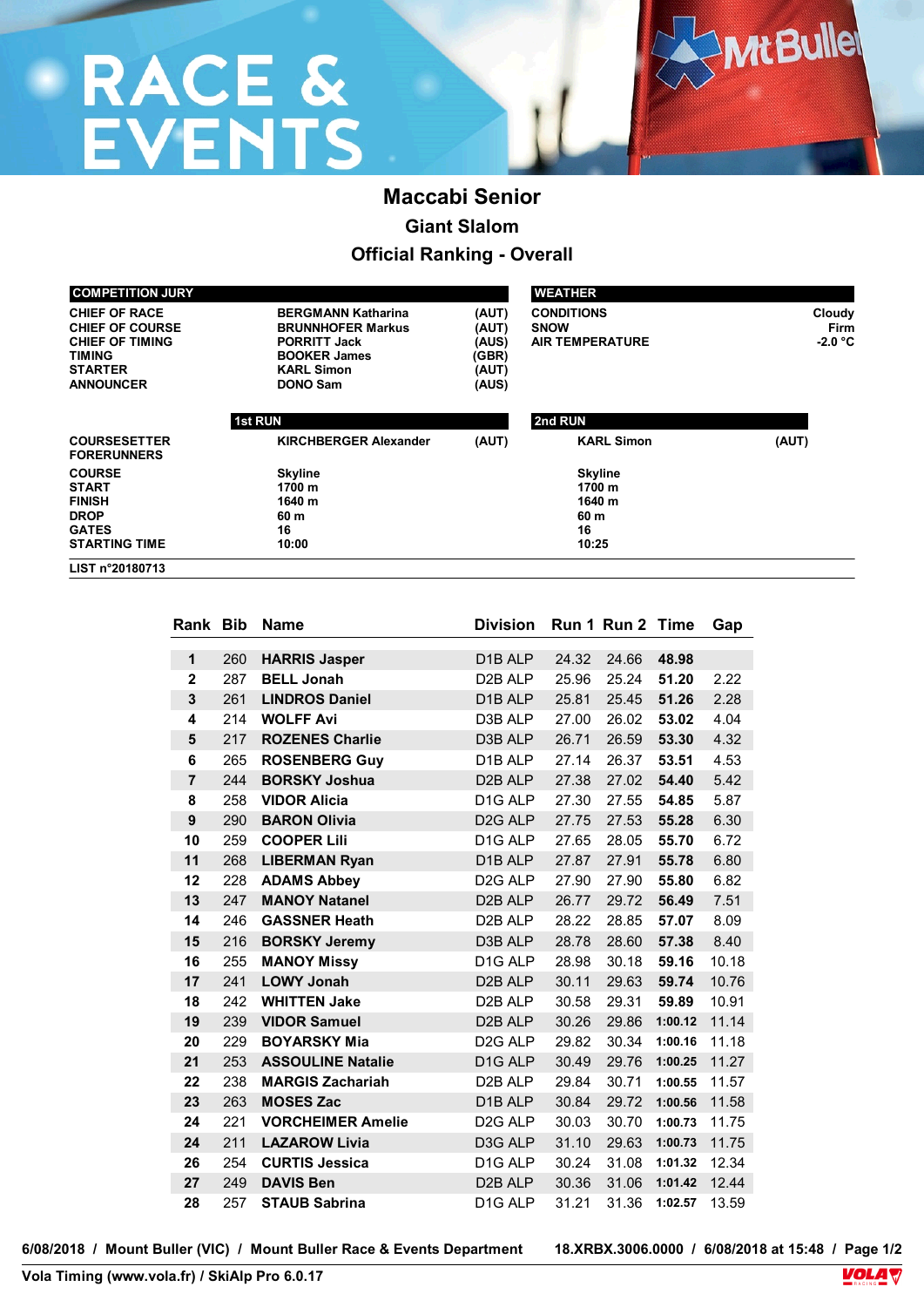#### **Maccabi Senior Giant Slalom Official Ranking - Overall**

|    |     | Rank Bib Name             | <b>Division</b>                  |            | Run 1 Run 2 Time              |                     | Gap    |
|----|-----|---------------------------|----------------------------------|------------|-------------------------------|---------------------|--------|
| 29 | 272 | <b>WEIN Sam</b>           | D <sub>2</sub> B SN <sub>B</sub> | 32.43      |                               | 30.58 1:03.01 14.03 |        |
| 29 | 252 | <b>MOSES Ethan</b>        | D2B ALP                          | 30.62      |                               | 32.39 1:03.01 14.03 |        |
| 31 | 264 | <b>LEVER Joshua</b>       | D1B ALP                          | 32.22      |                               | 31.78 1:04.00 15.02 |        |
| 32 | 250 | <b>PELEG Sabe</b>         | D2B ALP                          | 32.29      |                               | 32.00 1:04.29       | 15.31  |
| 33 |     | 245 YESNER Luke           | D <sub>2</sub> B ALP             | 32.23      |                               | 32.31 1:04.54 15.56 |        |
| 34 | 233 | <b>DODGE Amy</b>          | D <sub>2G</sub> ALP              | 32.96      |                               | 32.97 1:05.93 16.95 |        |
| 35 | 213 | <b>ORNER Henry</b>        | D3B ALP                          | 40.54      |                               | 25.78 1:06.32 17.34 |        |
| 36 | 240 | <b>FUCHS Sam</b>          | D <sub>2</sub> B ALP             | 33.07      | 33.59                         | 1:06.66             | 17.68  |
| 37 | 210 | <b>DAVIS Pippa</b>        | D3G ALP                          | 33.96      | 32.94                         | 1:06.90             | 17.92  |
| 38 | 271 | <b>NUDEL Jeremy</b>       | D3B ALP                          | 33.61      |                               | 34.66 1:08.27 19.29 |        |
| 39 | 212 | <b>FREY Ellie</b>         | D3G ALP                          | 35.57      |                               | 33.56 1:09.13 20.15 |        |
| 40 | 219 | <b>HAMMERSFELD Zac</b>    | D3B ALP                          | 33.97      |                               | 35.46 1:09.43 20.45 |        |
| 41 |     | 231 WEININGER Madison     | D <sub>2G</sub> ALP              | 36.70      |                               | 32.81 1:09.51 20.53 |        |
| 42 | 273 | <b>ROSENBERG Guy</b>      | D1B SNB                          | 32.76      |                               | 36.96 1:09.72 20.74 |        |
| 43 | 224 | <b>ELIAS Lily</b>         | D <sub>2G</sub> ALP              | 36.08      |                               | 35.30 1:11.38 22.40 |        |
| 44 | 267 | <b>MORRIS Sonny</b>       | D1B SNB                          | 35.92      |                               | 36.66 1:12.58 23.60 |        |
| 45 | 208 | <b>DODGE Elly</b>         | D3G ALP                          | 35.26      |                               | 37.72 1:12.98 24.00 |        |
| 46 | 234 | <b>SESEL Matthew</b>      | D2B ALP                          | 36.50      |                               | 37.00 1:13.50 24.52 |        |
| 47 | 215 | <b>GREEN Seth</b>         | D3B ALP                          | 37.02      |                               | 36.61 1:13.63 24.65 |        |
| 48 | 218 | <b>FLEISZIG Blake</b>     | D3B ALP                          | 36.82      |                               | 37.99 1:14.81 25.83 |        |
| 49 | 269 | <b>STERN Noah</b>         | D1B ALP                          | 41.85      |                               | 33.00 1:14.85 25.87 |        |
| 50 | 251 | <b>BENNETT Samuel</b>     | D2B ALP                          | 40.57      |                               | 42.27 1:22.84 33.86 |        |
| 51 | 286 | <b>BELL Milly</b>         | D3G ALP                          | 48.26      |                               | 44.74 1:33.00 44.02 |        |
| 52 | 270 | <b>ORSINI Aurelio</b>     | D3B SNB                          | 53.14      |                               | 52.38 1:45.52 56.54 |        |
| 53 | 235 | <b>BEHR Raphael</b>       | D <sub>2</sub> B ALP             |            | 55.50 51.85 1:47.35 58.37     |                     |        |
| 54 |     | 225 SHER Tayla            | D <sub>2G</sub> ALP              |            | 37.57 1:37.32 2:14.89 1:25.91 |                     |        |
|    |     | Did Not Start - Run 1 (6) |                                  |            |                               |                     |        |
|    |     | 220 HARRIS Felix          | D3B ALP                          | <b>DNS</b> | <b>DNS</b>                    |                     |        |
|    | 222 | <b>COLLINS Sasha</b>      | D <sub>2</sub> G ALP             | <b>DNS</b> | <b>DNS</b>                    |                     |        |
|    |     | 226 THOM James            | <b>Adults ALP</b>                | <b>DNS</b> | 28.09                         |                     |        |
|    | 227 | <b>KARNEY Claudia</b>     | D <sub>2</sub> G ALP             | <b>DNS</b> | <b>DNS</b>                    |                     |        |
|    |     | 243 KATZ Ari              | D <sub>2</sub> B ALP             | <b>DNS</b> | <b>DNS</b>                    |                     |        |
|    | 262 | <b>KARNEY Jay</b>         | D <sub>1</sub> B ALP             | <b>DNS</b> | <b>DNS</b>                    |                     |        |
|    |     | Disqualified - Run 1 (3)  |                                  |            |                               |                     |        |
|    | 223 | <b>HASSON Mica</b>        | D <sub>2</sub> G ALP             | <b>DSQ</b> | 35.29                         |                     | Gate 4 |
|    | 236 | <b>HALAS Jesse</b>        | D <sub>2</sub> B ALP             | <b>DSQ</b> | 34.39                         |                     | Gate 3 |
|    |     | 237 CURTIS Darren         | D <sub>2</sub> B ALP             | <b>DSQ</b> | 44.00                         |                     | Gate 1 |
|    |     | Did Not Start - Run 2 (5) |                                  |            |                               |                     |        |
|    | 220 | <b>HARRIS Felix</b>       | D3B ALP                          | <b>DNS</b> | <b>DNS</b>                    |                     |        |
|    | 222 | <b>COLLINS Sasha</b>      | D <sub>2</sub> G ALP             | <b>DNS</b> | <b>DNS</b>                    |                     |        |
|    | 227 | <b>KARNEY Claudia</b>     | D <sub>2G</sub> ALP              | <b>DNS</b> | <b>DNS</b>                    |                     |        |
|    | 243 | <b>KATZ Ari</b>           | D <sub>2</sub> B ALP             | <b>DNS</b> | <b>DNS</b>                    |                     |        |
|    | 262 | <b>KARNEY Jay</b>         | D <sub>1</sub> B ALP             | <b>DNS</b> | <b>DNS</b>                    |                     |        |
|    |     |                           |                                  |            |                               |                     |        |

**6/08/2018 / Mount Buller (VIC) / Mount Buller Race & Events Department 18.XRBX.3006.0000 / 6/08/2018 at 15:48 / Page 2/2**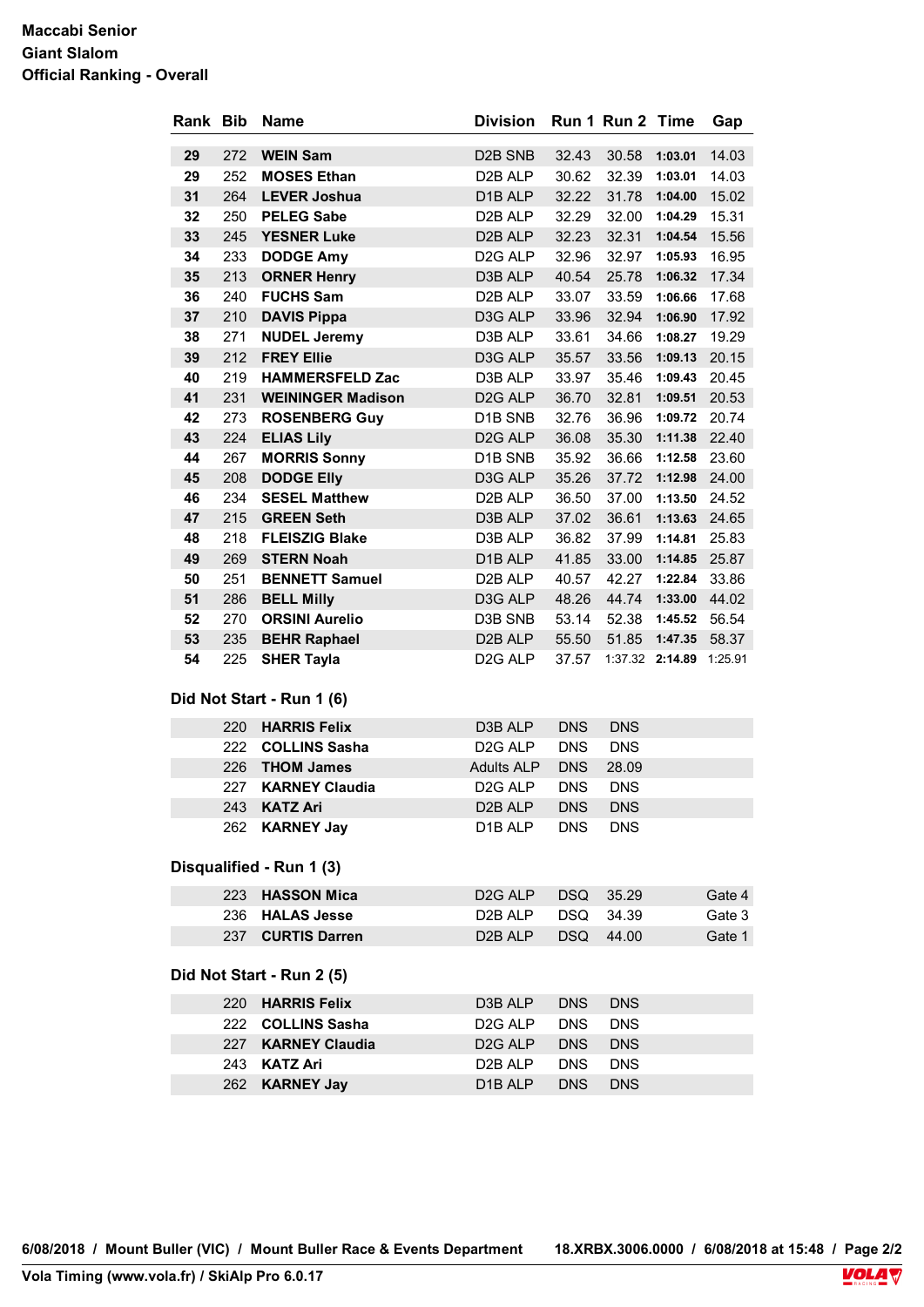# **RACE &<br>EVENTS**

### **Maccabi Senior Giant Slalom Official Ranking - Division**

| <b>COMPETITION JURY</b>                                                                                                         |                                                                                                                                             |                                                                                                                  | <b>WEATHER</b>    |                                    |
|---------------------------------------------------------------------------------------------------------------------------------|---------------------------------------------------------------------------------------------------------------------------------------------|------------------------------------------------------------------------------------------------------------------|-------------------|------------------------------------|
| <b>CHIEF OF RACE</b><br><b>CHIEF OF COURSE</b><br><b>CHIEF OF TIMING</b><br><b>TIMING</b><br><b>STARTER</b><br><b>ANNOUNCER</b> | <b>BERGMANN Katharina</b><br><b>BRUNNHOFER Markus</b><br><b>PORRITT Jack</b><br><b>BOOKER James</b><br><b>KARL Simon</b><br><b>DONO Sam</b> | <b>CONDITIONS</b><br>(AUT)<br><b>SNOW</b><br>(AUT)<br><b>AIR TEMPERATURE</b><br>(AUS)<br>(GBR)<br>(AUT)<br>(AUS) |                   | Cloudy<br><b>Firm</b><br>$-2.0 °C$ |
|                                                                                                                                 | <b>1st RUN</b>                                                                                                                              |                                                                                                                  | 2nd RUN           |                                    |
| <b>COURSESETTER</b><br><b>FORERUNNERS</b>                                                                                       | <b>KIRCHBERGER Alexander</b>                                                                                                                | (AUT)                                                                                                            | <b>KARL Simon</b> | (AUT)                              |
| <b>COURSE</b>                                                                                                                   | <b>Skyline</b>                                                                                                                              |                                                                                                                  | <b>Skyline</b>    |                                    |
| <b>START</b>                                                                                                                    | 1700 m                                                                                                                                      |                                                                                                                  | 1700 m            |                                    |
| <b>FINISH</b>                                                                                                                   | 1640 m                                                                                                                                      |                                                                                                                  | 1640 m            |                                    |
| <b>DROP</b>                                                                                                                     | 60 m                                                                                                                                        |                                                                                                                  | 60 m              |                                    |
| <b>GATES</b>                                                                                                                    | 16                                                                                                                                          |                                                                                                                  | 16                |                                    |
| <b>STARTING TIME</b>                                                                                                            | 10:00                                                                                                                                       |                                                                                                                  | 10:25             |                                    |
| LIST n°20180713                                                                                                                 |                                                                                                                                             |                                                                                                                  |                   |                                    |

|                      |     | Rank Bib Name                  | Division Run 1 Run 2 Time |       |                     |               | Gap   |
|----------------------|-----|--------------------------------|---------------------------|-------|---------------------|---------------|-------|
|                      |     |                                |                           |       |                     |               |       |
|                      |     | <b>Division 3 Girls Alpine</b> |                           |       |                     |               |       |
| $\blacktriangleleft$ | 211 | <b>LAZAROW Livia</b>           | D <sub>3</sub> G ALP      | 31.10 | 29.63               | 1:00.73       |       |
| $\mathbf{2}$         |     | 210 DAVIS Pippa                | D <sub>3</sub> G ALP      |       | 33.96 32.94 1:06.90 |               | 6.17  |
| 3                    |     | 212 FREY Ellie                 | D <sub>3</sub> G ALP      | 35.57 |                     | 33.56 1:09.13 | 8.40  |
| 4                    | 208 | <b>DODGE EIIV</b>              | D <sub>3</sub> G ALP      | 35.26 |                     | 37.72 1:12.98 | 12.25 |
| 5                    | 286 | <b>BELL Milly</b>              | D <sub>3</sub> G ALP      |       | 48.26 44.74 1:33.00 |               | 32.27 |
|                      |     |                                |                           |       |                     |               |       |

|                |     | <b>Division 3 Boys Alpine</b> |                      |            |            |         |       |
|----------------|-----|-------------------------------|----------------------|------------|------------|---------|-------|
| 1              | 214 | <b>WOLFF Avi</b>              | D3B ALP              | 27.00      | 26.02      | 53.02   |       |
| $\mathbf{2}$   | 217 | <b>ROZENES Charlie</b>        | D3B ALP              | 26.71      | 26.59      | 53.30   | 0.28  |
| 3              | 216 | <b>BORSKY Jeremy</b>          | D3B ALP              | 28.78      | 28.60      | 57.38   | 4.36  |
| 4              | 213 | <b>ORNER Henry</b>            | D3B ALP              | 40.54      | 25.78      | 1:06.32 | 13.30 |
| 5              | 271 | <b>NUDEL Jeremy</b>           | D3B ALP              | 33.61      | 34.66      | 1:08.27 | 15.25 |
| 6              | 219 | <b>HAMMERSFELD Zac</b>        | D3B ALP              | 33.97      | 35.46      | 1:09.43 | 16.41 |
| $\overline{7}$ | 215 | <b>GREEN Seth</b>             | D3B ALP              | 37.02      | 36.61      | 1:13.63 | 20.61 |
| 8              | 218 | <b>FLEISZIG Blake</b>         | D3B ALP              | 36.82      | 37.99      | 1:14.81 | 21.79 |
|                |     | Did Not Start - Run 1 (1)     |                      |            |            |         |       |
|                | 220 | <b>HARRIS Felix</b>           | D <sub>3</sub> B ALP | <b>DNS</b> | <b>DNS</b> |         |       |
|                |     | Did Not Start - Run 2 (1)     |                      |            |            |         |       |
|                | 220 | <b>HARRIS Felix</b>           | D <sub>3</sub> B ALP | <b>DNS</b> | <b>DNS</b> |         |       |

**6/08/2018 / Mount Buller (VIC) / Mount Buller Race & Events Department 18.XRBX.3006.0000 / 6/08/2018 at 13:07 / Page 1/3**

**Mt Bullel**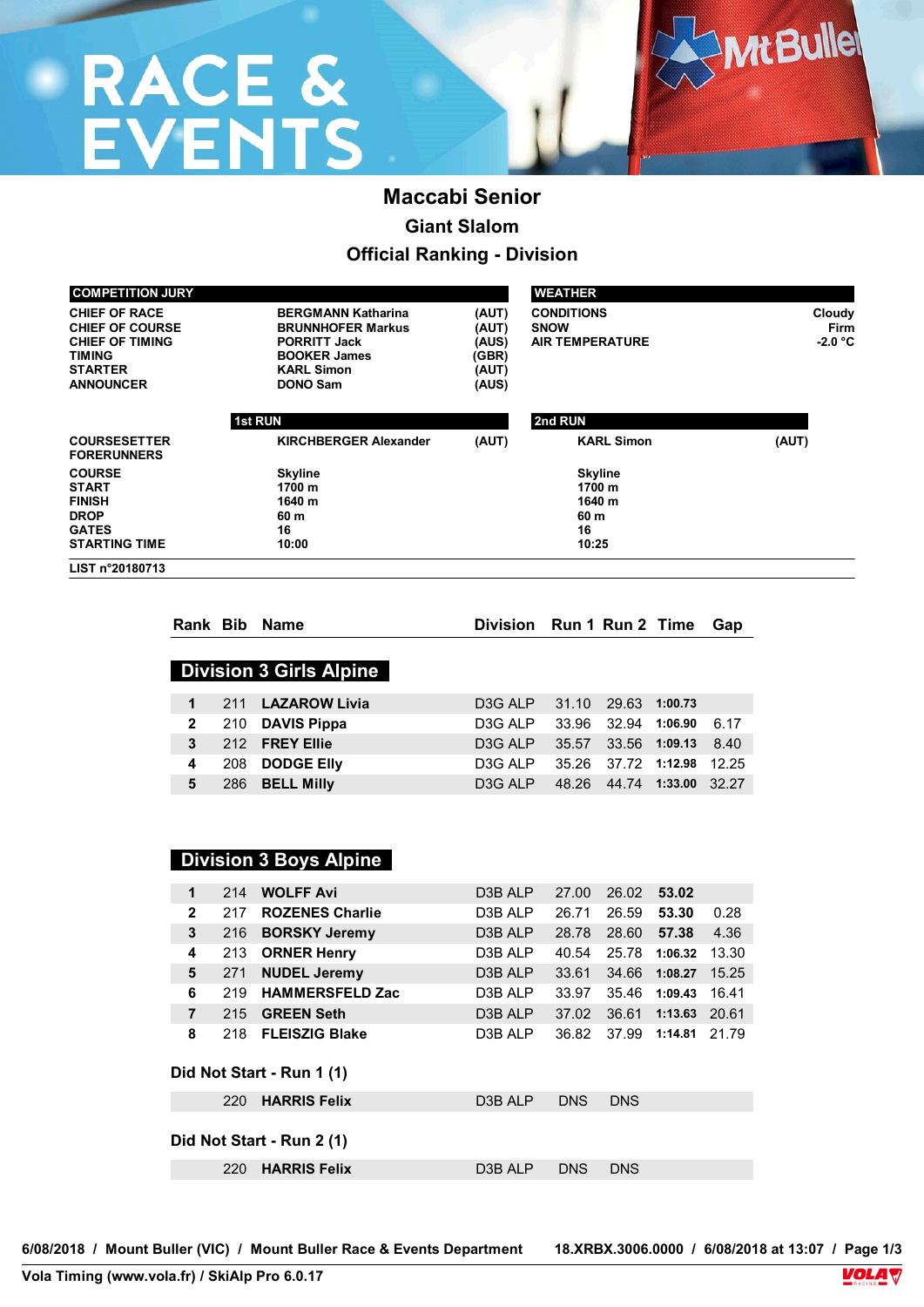| <b>Division 2 Girls Alpine</b><br><b>BARON Olivia</b><br>27.53<br>290<br>D <sub>2G</sub> ALP<br>27.75<br>55.28<br>1<br><b>ADAMS Abbey</b><br>$\mathbf{2}$<br>D <sub>2G</sub> ALP<br>27.90<br>27.90<br>55.80<br>228<br>0.52<br><b>BOYARSKY Mia</b><br>30.34 1:00.16<br>229<br>D <sub>2G</sub> ALP<br>29.82<br>4.88<br>3<br><b>VORCHEIMER Amelie</b><br>D <sub>2G</sub> ALP<br>30.03<br>30.70<br>5.45<br>221<br>1:00.73<br>4<br><b>DODGE Amy</b><br>D <sub>2G</sub> ALP<br>32.97 1:05.93<br>233<br>32.96<br>10.65<br>5<br><b>WEININGER Madison</b><br>D <sub>2G</sub> ALP<br>36.70<br>32.81<br>6<br>231<br>1:09.51<br>14.23<br>35.30 1:11.38 16.10<br>224<br><b>ELIAS Lily</b><br>D <sub>2G</sub> ALP<br>36.08<br>$\overline{7}$<br>8<br><b>SHER Tayla</b><br>D <sub>2G</sub> ALP<br>37.57<br>225<br>1:37.32 2:14.89 1:19.61 |
|----------------------------------------------------------------------------------------------------------------------------------------------------------------------------------------------------------------------------------------------------------------------------------------------------------------------------------------------------------------------------------------------------------------------------------------------------------------------------------------------------------------------------------------------------------------------------------------------------------------------------------------------------------------------------------------------------------------------------------------------------------------------------------------------------------------------------|
|                                                                                                                                                                                                                                                                                                                                                                                                                                                                                                                                                                                                                                                                                                                                                                                                                            |
|                                                                                                                                                                                                                                                                                                                                                                                                                                                                                                                                                                                                                                                                                                                                                                                                                            |
|                                                                                                                                                                                                                                                                                                                                                                                                                                                                                                                                                                                                                                                                                                                                                                                                                            |
|                                                                                                                                                                                                                                                                                                                                                                                                                                                                                                                                                                                                                                                                                                                                                                                                                            |
|                                                                                                                                                                                                                                                                                                                                                                                                                                                                                                                                                                                                                                                                                                                                                                                                                            |
|                                                                                                                                                                                                                                                                                                                                                                                                                                                                                                                                                                                                                                                                                                                                                                                                                            |
|                                                                                                                                                                                                                                                                                                                                                                                                                                                                                                                                                                                                                                                                                                                                                                                                                            |
|                                                                                                                                                                                                                                                                                                                                                                                                                                                                                                                                                                                                                                                                                                                                                                                                                            |
|                                                                                                                                                                                                                                                                                                                                                                                                                                                                                                                                                                                                                                                                                                                                                                                                                            |
|                                                                                                                                                                                                                                                                                                                                                                                                                                                                                                                                                                                                                                                                                                                                                                                                                            |
| Did Not Start - Run 1 (2)                                                                                                                                                                                                                                                                                                                                                                                                                                                                                                                                                                                                                                                                                                                                                                                                  |
| 222 COLLINS Sasha<br>D <sub>2G</sub> ALP<br><b>DNS</b><br><b>DNS</b>                                                                                                                                                                                                                                                                                                                                                                                                                                                                                                                                                                                                                                                                                                                                                       |
| <b>KARNEY Claudia</b><br>227<br>D <sub>2G</sub> ALP<br><b>DNS</b><br><b>DNS</b>                                                                                                                                                                                                                                                                                                                                                                                                                                                                                                                                                                                                                                                                                                                                            |
| Disqualified - Run 1 (1)                                                                                                                                                                                                                                                                                                                                                                                                                                                                                                                                                                                                                                                                                                                                                                                                   |
| <b>HASSON Mica</b><br>D <sub>2G</sub> ALP<br><b>DSQ</b><br>35.29<br>Gate 4<br>223                                                                                                                                                                                                                                                                                                                                                                                                                                                                                                                                                                                                                                                                                                                                          |
| Did Not Start - Run 2 (2)                                                                                                                                                                                                                                                                                                                                                                                                                                                                                                                                                                                                                                                                                                                                                                                                  |
| <b>COLLINS Sasha</b><br>D <sub>2G</sub> ALP<br><b>DNS</b><br><b>DNS</b><br>222                                                                                                                                                                                                                                                                                                                                                                                                                                                                                                                                                                                                                                                                                                                                             |
| <b>KARNEY Claudia</b><br>D <sub>2G</sub> ALP<br><b>DNS</b><br>227<br><b>DNS</b>                                                                                                                                                                                                                                                                                                                                                                                                                                                                                                                                                                                                                                                                                                                                            |

### **Division 2 Boys Alpine**

| 1              | 287 | <b>BELL Jonah</b>         | D <sub>2</sub> B ALP | 25.96 | 25.24 | 51.20   |       |
|----------------|-----|---------------------------|----------------------|-------|-------|---------|-------|
| $\mathbf{2}$   | 244 | <b>BORSKY Joshua</b>      | D <sub>2</sub> B ALP | 27.38 | 27.02 | 54.40   | 3.20  |
| 3              | 247 | <b>MANOY Natanel</b>      | D <sub>2</sub> B ALP | 26.77 | 29.72 | 56.49   | 5.29  |
| 4              | 246 | <b>GASSNER Heath</b>      | D <sub>2</sub> B ALP | 28.22 | 28.85 | 57.07   | 5.87  |
| 5              | 241 | <b>LOWY Jonah</b>         | D <sub>2</sub> B ALP | 30.11 | 29.63 | 59.74   | 8.54  |
| 6              | 242 | <b>WHITTEN Jake</b>       | D <sub>2</sub> B ALP | 30.58 | 29.31 | 59.89   | 8.69  |
| $\overline{7}$ | 239 | <b>VIDOR Samuel</b>       | D <sub>2</sub> B ALP | 30.26 | 29.86 | 1:00.12 | 8.92  |
| 8              | 238 | <b>MARGIS Zachariah</b>   | D <sub>2</sub> B ALP | 29.84 | 30.71 | 1:00.55 | 9.35  |
| 9              | 249 | <b>DAVIS Ben</b>          | D <sub>2</sub> B ALP | 30.36 | 31.06 | 1:01.42 | 10.22 |
| 10             | 252 | <b>MOSES Ethan</b>        | D <sub>2</sub> B ALP | 30.62 | 32.39 | 1:03.01 | 11.81 |
| 11             | 250 | <b>PELEG Sabe</b>         | D <sub>2</sub> B ALP | 32.29 | 32.00 | 1:04.29 | 13.09 |
| 12             | 245 | <b>YESNER Luke</b>        | D <sub>2</sub> B ALP | 32.23 | 32.31 | 1:04.54 | 13.34 |
| 13             | 240 | <b>FUCHS Sam</b>          | D <sub>2</sub> B ALP | 33.07 | 33.59 | 1:06.66 | 15.46 |
| 14             | 234 | <b>SESEL Matthew</b>      | D <sub>2</sub> B ALP | 36.50 | 37.00 | 1:13.50 | 22.30 |
| 15             | 251 | <b>BENNETT Samuel</b>     | D <sub>2</sub> B ALP | 40.57 | 42.27 | 1:22.84 | 31.64 |
| 16             | 235 | <b>BEHR Raphael</b>       | D <sub>2</sub> B ALP | 55.50 | 51.85 | 1:47.35 | 56.15 |
|                |     | Did Not Start - Run 1 (1) |                      |       |       |         |       |

| 243<br>KATZ Ari             | D <sub>2</sub> B ALP  | <b>DNS</b> | <b>DNS</b> |        |
|-----------------------------|-----------------------|------------|------------|--------|
| Disqualified - Run 1 (2)    |                       |            |            |        |
| <b>HALAS Jesse</b><br>236   | D <sub>2</sub> B ALP  | <b>DSQ</b> | 34.39      | Gate 3 |
| <b>CURTIS Darren</b><br>237 | D <sub>2</sub> B AI P | DSQ.       | 44.00      | Gate 1 |
| Did Not Start - Run 2 (1)   |                       |            |            |        |
| 243<br><b>KATZ Ari</b>      | D <sub>2</sub> B ALP  | <b>DNS</b> | <b>DNS</b> |        |

**6/08/2018 / Mount Buller (VIC) / Mount Buller Race & Events Department 18.XRBX.3006.0000 / 6/08/2018 at 13:07 / Page 2/3**

**Vola Timing (www.vola.fr) / SkiAlp Pro 6.0.17**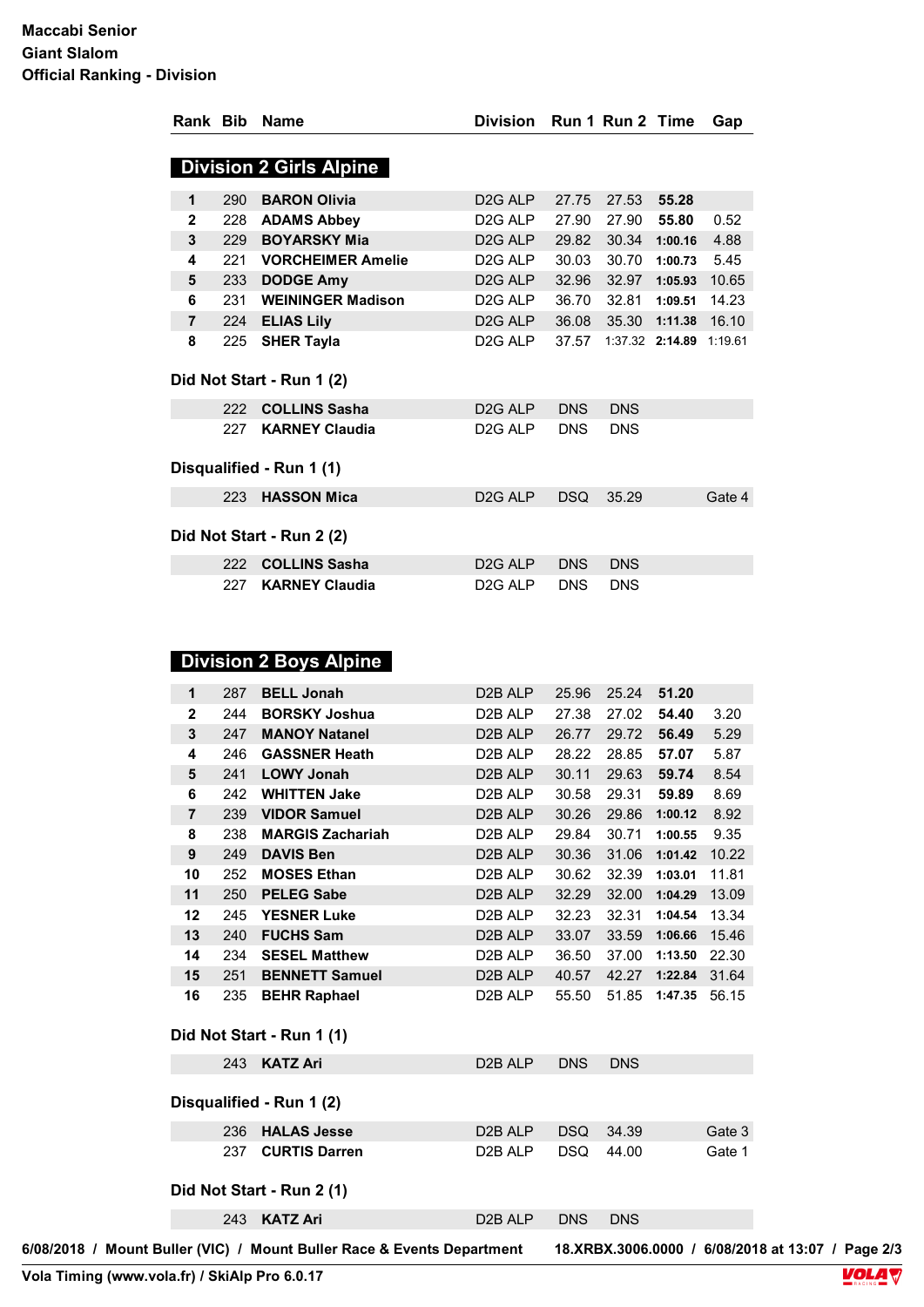|                |     | Rank Bib Name                                         | Division Run 1 Run 2 Time        |            |                     |               | Gap   |
|----------------|-----|-------------------------------------------------------|----------------------------------|------------|---------------------|---------------|-------|
|                |     | <b>Division 1 Girls Alpine</b>                        |                                  |            |                     |               |       |
| 1              | 258 | <b>VIDOR Alicia</b>                                   | D <sub>1G</sub> ALP              | 27.30      | 27.55               | 54.85         |       |
| $\mathbf{2}$   |     | 259 COOPER Lili                                       | D1G ALP                          | 27.65      | 28.05               | 55.70         | 0.85  |
| 3              |     | 255 MANOY Missy                                       | D <sub>1G</sub> ALP              | 28.98      |                     | 30.18 59.16   | 4.31  |
| 4              |     | 253 ASSOULINE Natalie                                 | D <sub>1G</sub> ALP              | 30.49      |                     | 29.76 1:00.25 | 5.40  |
| 5              |     | 254 CURTIS Jessica                                    | D <sub>1G</sub> ALP              | 30.24      |                     | 31.08 1:01.32 | 6.47  |
| 6              |     | 257 STAUB Sabrina                                     | D <sub>1G</sub> ALP              | 31.21      |                     | 31.36 1:02.57 | 7.72  |
|                |     |                                                       |                                  |            |                     |               |       |
|                |     | <b>Division 1 Boys Alpine</b>                         |                                  |            |                     |               |       |
| 1              |     | 260 HARRIS Jasper                                     | D1B ALP                          | 24.32      | 24.66 48.98         |               |       |
| $\mathbf{2}$   |     | 261 LINDROS Daniel                                    | D1B ALP                          | 25.81      | 25.45               | 51.26         | 2.28  |
| 3              |     | 265 ROSENBERG Guy                                     | D1B ALP                          | 27.14      | 26.37 53.51         |               | 4.53  |
| 4              |     | 268 LIBERMAN Ryan                                     | D1B ALP                          | 27.87      | 27.91               | 55.78         | 6.80  |
| 5              |     | 263 MOSES Zac                                         | D1B ALP                          | 30.84      |                     | 29.72 1:00.56 | 11.58 |
| 6              |     | 264 LEVER Joshua                                      | D1B ALP                          | 32.22      |                     | 31.78 1:04.00 | 15.02 |
| $\overline{7}$ |     | 269 STERN Noah                                        | D <sub>1</sub> B ALP             | 41.85      |                     | 33.00 1:14.85 | 25.87 |
|                |     | Did Not Start - Run 1 (1)                             |                                  |            |                     |               |       |
|                |     | 262 KARNEY Jay                                        | D1B ALP                          | <b>DNS</b> | <b>DNS</b>          |               |       |
|                |     | Did Not Start - Run 2 (1)                             |                                  |            |                     |               |       |
|                |     | 262 KARNEY Jay                                        | D <sub>1</sub> B ALP             | <b>DNS</b> | <b>DNS</b>          |               |       |
|                |     | <b>Adult Male Alpine</b><br>Did Not Start - Run 1 (1) |                                  |            |                     |               |       |
|                |     | 226 THOM James<br><b>Division 3 Boys Snowboard</b>    | <b>Adults ALP</b>                | <b>DNS</b> | 28.09               |               |       |
| 1              |     | 270 ORSINI Aurelio                                    | D3B SNB                          | 53.14      |                     | 52.38 1:45.52 |       |
|                |     |                                                       |                                  |            |                     |               |       |
|                |     | Division 2 Boys Snowboard                             |                                  |            |                     |               |       |
| 1              |     | 272 WEIN Sam                                          | D <sub>2</sub> B SN <sub>B</sub> |            | 32.43 30.58 1:03.01 |               |       |
|                |     |                                                       |                                  |            |                     |               |       |
|                |     |                                                       |                                  |            |                     |               |       |

#### **Division 1 Boys Snowboard**

|  | 1 273 ROSENBERG Guy | D1B SNB 32.76 36.96 1:09.72      |  |  |
|--|---------------------|----------------------------------|--|--|
|  | 2 267 MORRIS Sonny  | D1B SNB 35.92 36.66 1:12.58 2.86 |  |  |

**6/08/2018 / Mount Buller (VIC) / Mount Buller Race & Events Department 18.XRBX.3006.0000 / 6/08/2018 at 13:07 / Page 3/3**

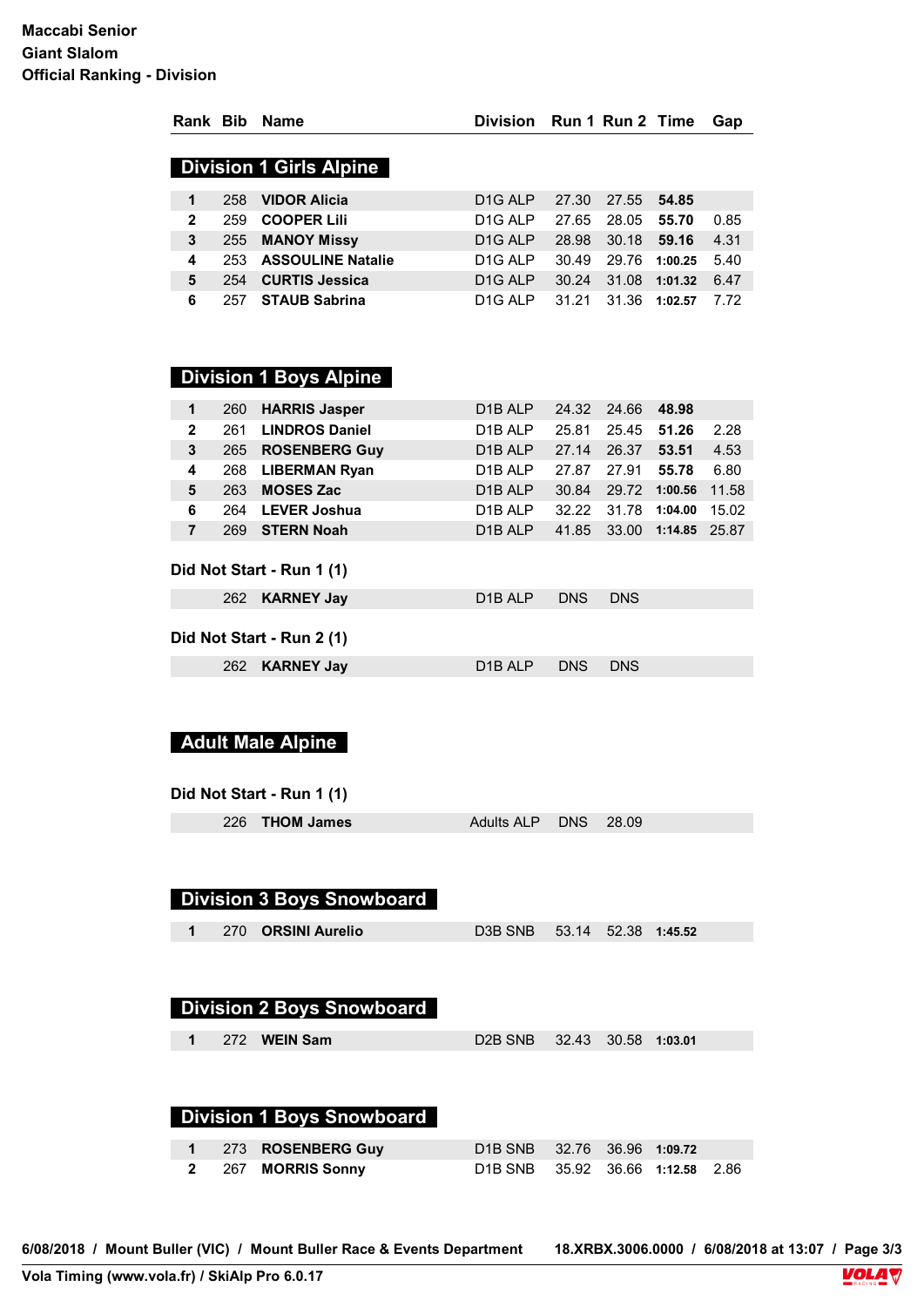# RACE &<br>EVENTS

## **Maccabi Senior Giant Slalom Official Ranking - Gender**

| <b>COMPETITION JURY</b>                                                                                                         |                |            |                                                                                                                                             |                                                    | <b>WEATHER</b>                                             |                                    |                     |              |                           |  |
|---------------------------------------------------------------------------------------------------------------------------------|----------------|------------|---------------------------------------------------------------------------------------------------------------------------------------------|----------------------------------------------------|------------------------------------------------------------|------------------------------------|---------------------|--------------|---------------------------|--|
| <b>CHIEF OF RACE</b><br><b>CHIEF OF COURSE</b><br><b>CHIEF OF TIMING</b><br><b>TIMING</b><br><b>STARTER</b><br><b>ANNOUNCER</b> |                |            | <b>BERGMANN Katharina</b><br><b>BRUNNHOFER Markus</b><br><b>PORRITT Jack</b><br><b>BOOKER James</b><br><b>KARL Simon</b><br><b>DONO Sam</b> | (AUT)<br>(AUT)<br>(AUS)<br>(GBR)<br>(AUT)<br>(AUS) | <b>CONDITIONS</b><br><b>SNOW</b><br><b>AIR TEMPERATURE</b> |                                    |                     |              | Cloudy<br>Firm<br>-2.0 °C |  |
|                                                                                                                                 |                |            | <b>1st RUN</b>                                                                                                                              |                                                    | 2nd RUN                                                    |                                    |                     |              |                           |  |
| <b>COURSESETTER</b>                                                                                                             |                |            | <b>KIRCHBERGER Alexander</b>                                                                                                                | (AUT)                                              |                                                            | <b>KARL Simon</b>                  |                     |              | (AUT)                     |  |
| <b>FORERUNNERS</b><br><b>COURSE</b><br><b>START</b><br><b>FINISH</b><br><b>DROP</b>                                             |                |            | <b>Skyline</b><br>1700 m<br>1640 m<br>60 m                                                                                                  |                                                    | 60 m                                                       | <b>Skyline</b><br>1700 m<br>1640 m |                     |              |                           |  |
| <b>GATES</b><br><b>STARTING TIME</b>                                                                                            |                |            | 16<br>10:00                                                                                                                                 |                                                    | 16<br>10:25                                                |                                    |                     |              |                           |  |
| LIST n°20180713                                                                                                                 |                |            |                                                                                                                                             |                                                    |                                                            |                                    |                     |              |                           |  |
|                                                                                                                                 |                |            |                                                                                                                                             |                                                    |                                                            |                                    |                     |              |                           |  |
|                                                                                                                                 |                |            | Rank Bib Name                                                                                                                               |                                                    | Division Run 1 Run 2 Time                                  |                                    |                     | Gap          |                           |  |
|                                                                                                                                 |                |            |                                                                                                                                             |                                                    |                                                            |                                    |                     |              |                           |  |
|                                                                                                                                 | <b>Female</b>  |            |                                                                                                                                             |                                                    |                                                            |                                    |                     |              |                           |  |
|                                                                                                                                 |                |            |                                                                                                                                             |                                                    |                                                            |                                    |                     |              |                           |  |
|                                                                                                                                 | 1              | 258        | <b>VIDOR Alicia</b>                                                                                                                         | D <sub>1G</sub> ALP                                | 27.30                                                      | 27.55                              | 54.85               |              |                           |  |
|                                                                                                                                 | $\mathbf{2}$   | 290        | <b>BARON Olivia</b>                                                                                                                         | D <sub>2</sub> G ALP                               | 27.75                                                      | 27.53                              | 55.28               | 0.43         |                           |  |
|                                                                                                                                 | 3<br>4         | 259<br>228 | <b>COOPER Lili</b>                                                                                                                          | D <sub>1G</sub> ALP<br>D <sub>2</sub> G ALP        | 27.65<br>27.90                                             | 28.05<br>27.90                     | 55.70<br>55.80      | 0.85<br>0.95 |                           |  |
|                                                                                                                                 | 5              | 255        | <b>ADAMS Abbey</b><br><b>MANOY Missy</b>                                                                                                    | D <sub>1G</sub> ALP                                | 28.98                                                      | 30.18                              | 59.16               | 4.31         |                           |  |
|                                                                                                                                 | 6              | 229        | <b>BOYARSKY Mia</b>                                                                                                                         | D <sub>2G</sub> ALP                                | 29.82                                                      | 30.34                              | 1:00.16             | 5.31         |                           |  |
|                                                                                                                                 | $\overline{7}$ | 253        | <b>ASSOULINE Natalie</b>                                                                                                                    | D <sub>1G</sub> ALP                                | 30.49                                                      | 29.76                              | 1:00.25             | 5.40         |                           |  |
|                                                                                                                                 | 8              | 221        | <b>VORCHEIMER Amelie</b>                                                                                                                    | D <sub>2</sub> G ALP                               | 30.03                                                      | 30.70                              | 1:00.73             | 5.88         |                           |  |
|                                                                                                                                 | 8              | 211        | <b>LAZAROW Livia</b>                                                                                                                        | D3G ALP                                            | 31.10                                                      |                                    | 29.63 1:00.73       | 5.88         |                           |  |
|                                                                                                                                 | 10             | 254        | <b>CURTIS Jessica</b>                                                                                                                       | D <sub>1G</sub> ALP                                | 30.24                                                      |                                    | 31.08 1:01.32       | 6.47         |                           |  |
|                                                                                                                                 | 11             | 257        | <b>STAUB Sabrina</b>                                                                                                                        | D <sub>1G</sub> ALP                                | 31.21                                                      |                                    | 31.36 1:02.57       | 7.72         |                           |  |
|                                                                                                                                 | 12             | 233        | <b>DODGE Amy</b>                                                                                                                            | D <sub>2G</sub> ALP                                | 32.96                                                      |                                    | 32.97 1:05.93       | 11.08        |                           |  |
|                                                                                                                                 | 13             | 210        | <b>DAVIS Pippa</b>                                                                                                                          | D3G ALP                                            | 33.96                                                      | 32.94                              | 1:06.90             | 12.05        |                           |  |
|                                                                                                                                 | 14             | 212        | <b>FREY Ellie</b>                                                                                                                           | D3G ALP                                            | 35.57                                                      |                                    | 33.56 1:09.13       | 14.28        |                           |  |
|                                                                                                                                 | 15             |            | 231 WEININGER Madison                                                                                                                       | D <sub>2</sub> G ALP                               |                                                            | 36.70 32.81 1:09.51 14.66          |                     |              |                           |  |
|                                                                                                                                 | 16             | 224        | <b>ELIAS Lily</b>                                                                                                                           | D <sub>2G</sub> ALP                                | 36.08                                                      |                                    | 35.30 1:11.38 16.53 |              |                           |  |
|                                                                                                                                 | 17             | 208        | <b>DODGE Elly</b>                                                                                                                           | D3G ALP                                            | 35.26                                                      | 37.72 1:12.98 18.13                |                     |              |                           |  |
|                                                                                                                                 | 18             | 286        | <b>BELL Milly</b>                                                                                                                           | D3G ALP                                            | 48.26                                                      | 44.74 1:33.00 38.15                |                     |              |                           |  |
|                                                                                                                                 | 19             |            | 225 SHER Tayla                                                                                                                              | D <sub>2G</sub> ALP                                |                                                            | 37.57 1:37.32 2:14.89 1:20.04      |                     |              |                           |  |
|                                                                                                                                 |                |            | Did Not Start - Run 1 (2)                                                                                                                   |                                                    |                                                            |                                    |                     |              |                           |  |
|                                                                                                                                 |                |            |                                                                                                                                             |                                                    |                                                            |                                    |                     |              |                           |  |
|                                                                                                                                 |                |            | 222 COLLINS Sasha                                                                                                                           | D <sub>2G</sub> ALP                                | <b>DNS</b>                                                 | <b>DNS</b>                         |                     |              |                           |  |
|                                                                                                                                 |                |            |                                                                                                                                             |                                                    |                                                            |                                    |                     |              |                           |  |
|                                                                                                                                 |                |            | 227 KARNEY Claudia                                                                                                                          | D <sub>2</sub> G ALP                               | <b>DNS</b>                                                 | <b>DNS</b>                         |                     |              |                           |  |
|                                                                                                                                 |                |            | Disqualified - Run 1 (1)                                                                                                                    |                                                    |                                                            |                                    |                     |              |                           |  |
|                                                                                                                                 |                | 223        | <b>HASSON Mica</b>                                                                                                                          | D <sub>2G</sub> ALP                                | DSQ                                                        | 35.29                              |                     | Gate 4       |                           |  |

**Vola Timing (www.vola.fr) / SkiAlp Pro 6.0.17**

**Ant Bullet**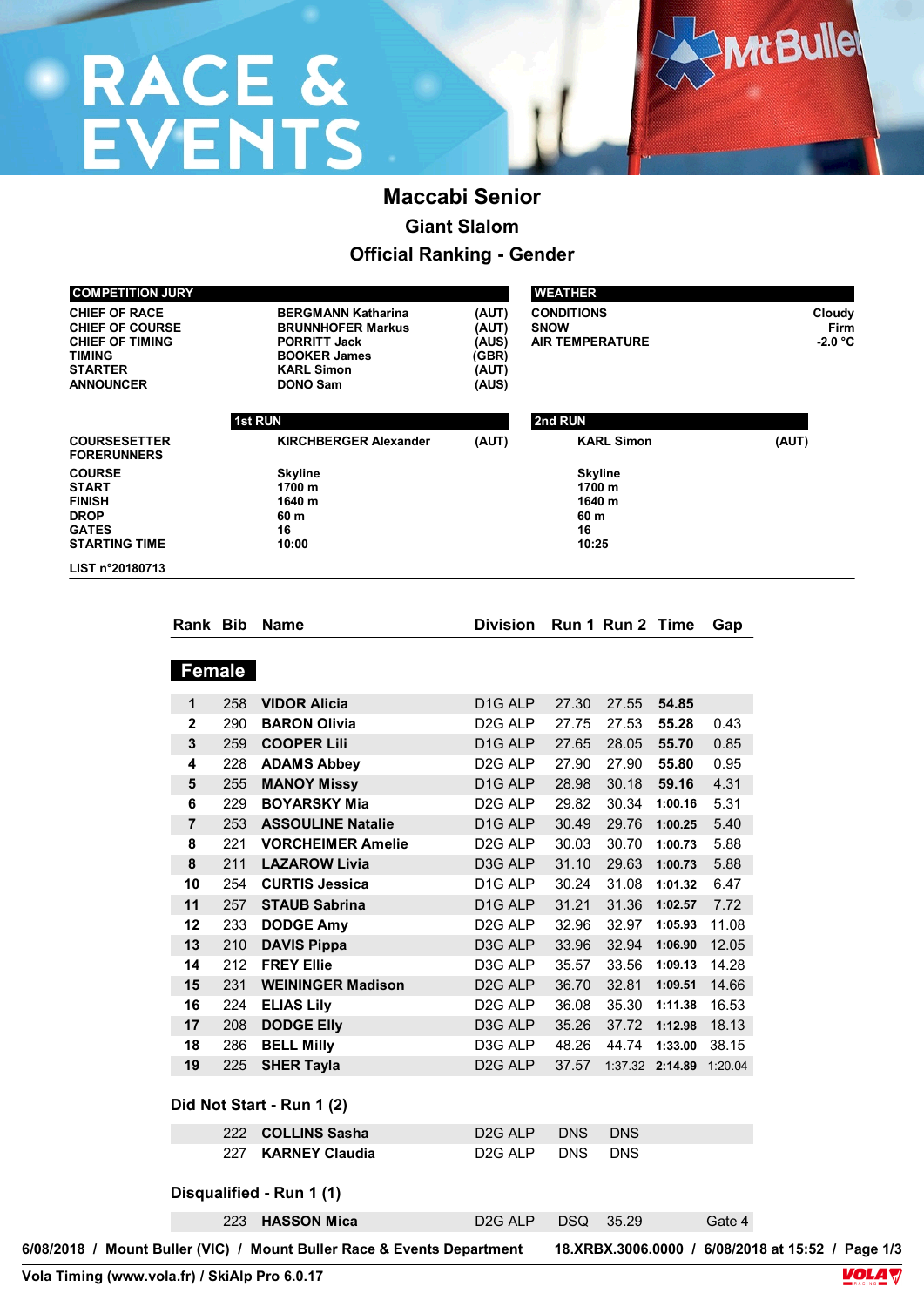#### **Maccabi Senior Giant Slalom Official Ranking - Gender**

|              |            | Rank Bib Name                             | <b>Division</b>                              |                | Run 1 Run 2 Time          |                     | Gap            |
|--------------|------------|-------------------------------------------|----------------------------------------------|----------------|---------------------------|---------------------|----------------|
|              |            | Did Not Start - Run 2 (2)                 |                                              |                |                           |                     |                |
|              | 222        | <b>COLLINS Sasha</b>                      | D <sub>2</sub> G ALP                         | <b>DNS</b>     | <b>DNS</b>                |                     |                |
|              | 227        | <b>KARNEY Claudia</b>                     | D <sub>2G</sub> ALP                          | <b>DNS</b>     | <b>DNS</b>                |                     |                |
| <b>Male</b>  |            |                                           |                                              |                |                           |                     |                |
| 1            | 260        | <b>HARRIS Jasper</b>                      | D <sub>1</sub> B ALP                         | 24.32          | 24.66                     | 48.98               |                |
| $\mathbf{2}$ | 287        | <b>BELL Jonah</b>                         | D2B ALP                                      | 25.96          | 25.24                     | 51.20               | 2.22           |
| 3            | 261        | <b>LINDROS Daniel</b>                     | D1B ALP                                      | 25.81          | 25.45                     | 51.26               | 2.28           |
| 4            | 214        | <b>WOLFF Avi</b>                          | D3B ALP                                      | 27.00          | 26.02                     | 53.02               | 4.04           |
| 5            | 217        | <b>ROZENES Charlie</b>                    | D3B ALP                                      | 26.71          | 26.59                     | 53.30               | 4.32           |
| 6            | 265        | <b>ROSENBERG Guy</b>                      | D <sub>1</sub> B ALP                         | 27.14          | 26.37                     | 53.51               | 4.53           |
| 7            | 244        | <b>BORSKY Joshua</b>                      | D <sub>2</sub> B ALP                         | 27.38          | 27.02                     | 54.40               | 5.42           |
| 8            | 268        | <b>LIBERMAN Ryan</b>                      | D1B ALP                                      | 27.87          | 27.91                     | 55.78               | 6.80           |
| 9            | 247        | <b>MANOY Natanel</b>                      | D2B ALP                                      | 26.77          | 29.72                     | 56.49               | 7.51           |
| 10           | 246        | <b>GASSNER Heath</b>                      | D2B ALP                                      | 28.22          | 28.85                     | 57.07               | 8.09           |
| 11           | 216        | <b>BORSKY Jeremy</b><br><b>LOWY Jonah</b> | D3B ALP                                      | 28.78          | 28.60                     | 57.38               | 8.40           |
| 12<br>13     | 241<br>242 | <b>WHITTEN Jake</b>                       | D <sub>2</sub> B ALP<br>D <sub>2</sub> B ALP | 30.11<br>30.58 | 29.63<br>29.31            | 59.74<br>59.89      | 10.76<br>10.91 |
| 14           | 239        | <b>VIDOR Samuel</b>                       | D2B ALP                                      | 30.26          | 29.86                     | 1:00.12 11.14       |                |
| 15           | 238        | <b>MARGIS Zachariah</b>                   | D <sub>2</sub> B ALP                         | 29.84          | 30.71                     | 1:00.55             | 11.57          |
| 16           | 263        | <b>MOSES Zac</b>                          | D1B ALP                                      | 30.84          | 29.72                     | 1:00.56 11.58       |                |
| 17           | 249        | <b>DAVIS Ben</b>                          | D <sub>2</sub> B ALP                         | 30.36          |                           | 31.06 1:01.42 12.44 |                |
| 18           | 272        | <b>WEIN Sam</b>                           | D <sub>2</sub> B SN <sub>B</sub>             | 32.43          |                           | 30.58 1:03.01 14.03 |                |
| 18           | 252        | <b>MOSES Ethan</b>                        | D <sub>2</sub> B ALP                         | 30.62          |                           | 32.39 1:03.01       | 14.03          |
| 20           | 264        | <b>LEVER Joshua</b>                       | D1B ALP                                      | 32.22          | 31.78                     | 1:04.00 15.02       |                |
| 21           | 250        | <b>PELEG Sabe</b>                         | D2B ALP                                      | 32.29          |                           | 32.00 1:04.29       | 15.31          |
| 22           | 245        | <b>YESNER Luke</b>                        | D2B ALP                                      | 32.23          | 32.31                     | 1:04.54             | 15.56          |
| 23           | 213        | <b>ORNER Henry</b>                        | D3B ALP                                      | 40.54          |                           | 25.78 1:06.32 17.34 |                |
| 24           |            | 240 FUCHS Sam                             | D <sub>2</sub> B ALP                         | 33.07          |                           | 33.59 1:06.66 17.68 |                |
| 25           | 271        | <b>NUDEL Jeremy</b>                       | D3B ALP                                      | 33.61          |                           | 34.66 1:08.27 19.29 |                |
| 26           | 219        | <b>HAMMERSFELD Zac</b>                    | D3B ALP                                      | 33.97          |                           | 35.46 1:09.43 20.45 |                |
| 27           | 273        | <b>ROSENBERG Guy</b>                      | D1B SNB                                      | 32.76          |                           | 36.96 1:09.72 20.74 |                |
| 28           | 267        | <b>MORRIS Sonny</b>                       | D1B SNB                                      | 35.92          |                           | 36.66 1:12.58 23.60 |                |
| 29           |            | 234 SESEL Matthew                         | D2B ALP                                      | 36.50          |                           | 37.00 1:13.50 24.52 |                |
| 30           |            | 215 GREEN Seth                            | D3B ALP                                      | 37.02          |                           | 36.61 1:13.63 24.65 |                |
| 31           |            | 218 FLEISZIG Blake                        | D3B ALP                                      |                | 36.82 37.99 1:14.81 25.83 |                     |                |
| 32           | 269        | <b>STERN Noah</b>                         | D1B ALP                                      | 41.85          |                           | 33.00 1:14.85 25.87 |                |
| 33           | 251        | <b>BENNETT Samuel</b>                     | D2B ALP                                      | 40.57          |                           | 42.27 1:22.84 33.86 |                |
| 34           | 270        | <b>ORSINI Aurelio</b>                     | D3B SNB                                      | 53.14          |                           | 52.38 1:45.52 56.54 |                |
| 35           |            | 235 BEHR Raphael                          | D <sub>2</sub> B ALP                         |                | 55.50 51.85 1:47.35 58.37 |                     |                |
|              |            | Did Not Start - Run 1 (4)                 |                                              |                |                           |                     |                |
|              |            | 220 HARRIS Felix                          | D3B ALP                                      | <b>DNS</b>     | <b>DNS</b>                |                     |                |
|              |            | 226 THOM James                            | <b>Adults ALP</b>                            | <b>DNS</b>     | 28.09                     |                     |                |
|              | 243        | <b>KATZ Ari</b>                           | D2B ALP                                      | <b>DNS</b>     | <b>DNS</b>                |                     |                |
|              | 262        | <b>KARNEY Jay</b>                         | D1B ALP                                      | <b>DNS</b>     | <b>DNS</b>                |                     |                |
|              |            | Disqualified - Run 1 (2)                  |                                              |                |                           |                     |                |
|              |            | 236 HALAS Jesse                           | D <sub>2</sub> B ALP                         |                | DSQ 34.39                 |                     | Gate 3         |

**6/08/2018 / Mount Buller (VIC) / Mount Buller Race & Events Department 18.XRBX.3006.0000 / 6/08/2018 at 15:52 / Page 2/3**

18.XRBX.3006.0000 / 6/08/2018 at 15:52 / Page 2/3<br>**VOLA**